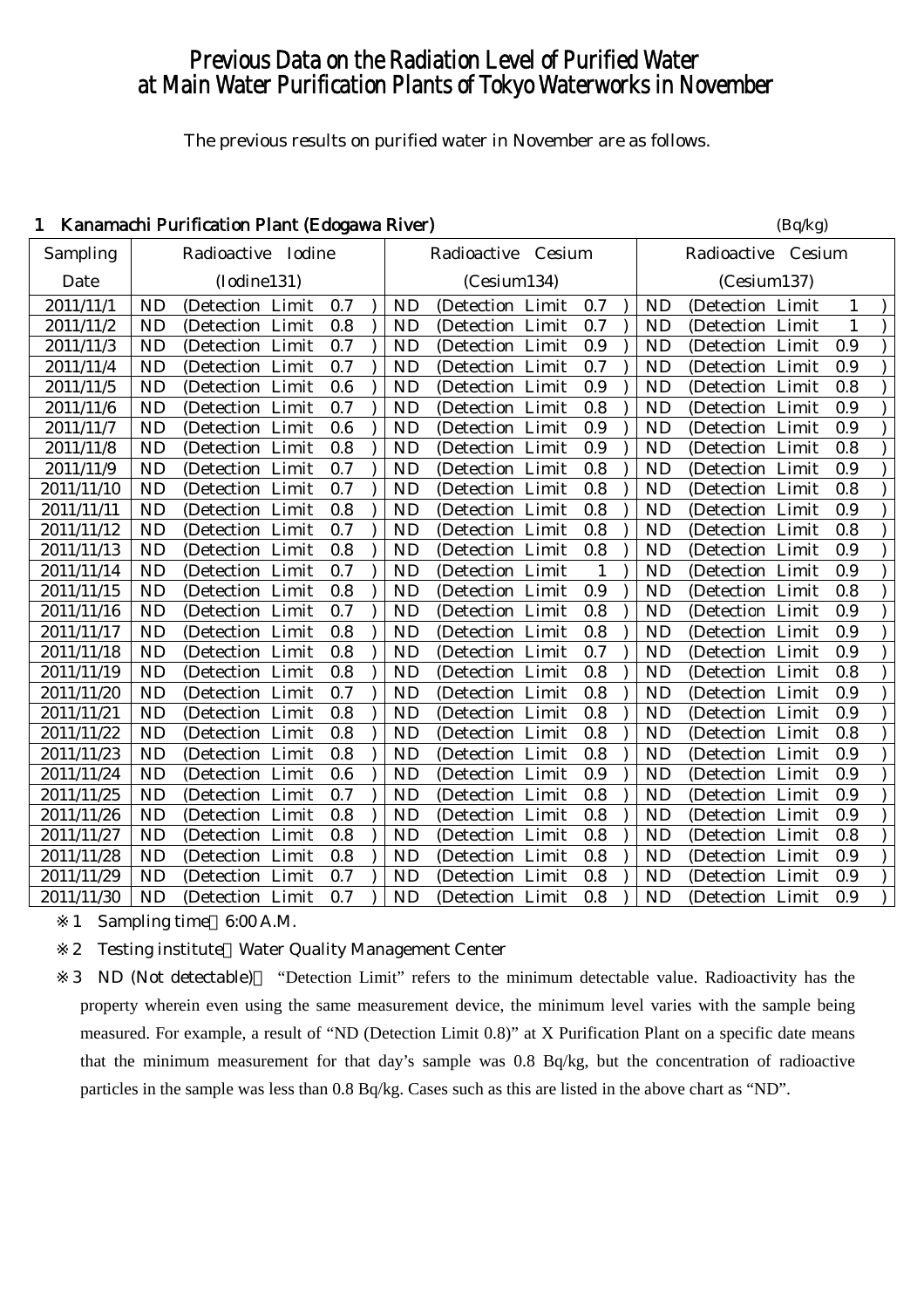# 2 Asaka Purification Plant (Arakawa River) (Bq/kg) (Bq/kg)

|            |           | $\ldots$           |     |           |                    |              |           | $(\mathbf{p}, \mathbf{p})$ |              |  |
|------------|-----------|--------------------|-----|-----------|--------------------|--------------|-----------|----------------------------|--------------|--|
| Sampling   |           | Radioactive Iodine |     |           | Radioactive Cesium |              |           | Radioactive Cesium         |              |  |
| Date       |           | (Iodine131)        |     |           | (Cesium134)        |              |           | (Cesium137)                |              |  |
| 2011/11/1  | <b>ND</b> | (Detection Limit   | 0.8 | <b>ND</b> | (Detection Limit   | 0.8          | <b>ND</b> | (Detection Limit           | 0.9          |  |
| 2011/11/2  | <b>ND</b> | (Detection Limit   | 0.7 | <b>ND</b> | (Detection Limit   | 0.8          | <b>ND</b> | (Detection Limit           | 0.8          |  |
| 2011/11/3  | <b>ND</b> | (Detection Limit   | 0.7 | <b>ND</b> | (Detection Limit   | 0.8          | <b>ND</b> | (Detection Limit           | 0.9          |  |
| 2011/11/4  | <b>ND</b> | (Detection Limit   | 0.8 | <b>ND</b> | (Detection Limit   | 0.8          | <b>ND</b> | (Detection Limit           | 1            |  |
| 2011/11/5  | <b>ND</b> | (Detection Limit   | 0.8 | <b>ND</b> | (Detection Limit   | 0.9          | <b>ND</b> | (Detection Limit           | 0.9          |  |
| 2011/11/6  | <b>ND</b> | (Detection Limit   | 0.7 | <b>ND</b> | (Detection Limit   | 0.8          | <b>ND</b> | (Detection Limit           | 0.9          |  |
| 2011/11/7  | <b>ND</b> | (Detection Limit   | 0.7 | <b>ND</b> | (Detection Limit   | 0.9          | <b>ND</b> | (Detection Limit           | 0.9          |  |
| 2011/11/8  | <b>ND</b> | (Detection Limit   | 0.7 | <b>ND</b> | (Detection Limit   | $\mathbf{1}$ | <b>ND</b> | (Detection Limit           | 0.9          |  |
| 2011/11/9  | <b>ND</b> | (Detection Limit   | 0.7 | <b>ND</b> | (Detection Limit   | 0.8          | <b>ND</b> | (Detection Limit           | 0.7          |  |
| 2011/11/10 | <b>ND</b> | (Detection Limit   | 0.7 | <b>ND</b> | (Detection Limit   | 0.8          | <b>ND</b> | (Detection Limit           | 0.9          |  |
| 2011/11/11 | <b>ND</b> | (Detection Limit   | 0.8 | <b>ND</b> | (Detection Limit   | 0.8          | <b>ND</b> | (Detection Limit           | 0.8          |  |
| 2011/11/12 | <b>ND</b> | (Detection Limit   | 0.7 | <b>ND</b> | (Detection Limit   | 0.9          | <b>ND</b> | (Detection Limit           | 0.9          |  |
| 2011/11/13 | <b>ND</b> | (Detection Limit   | 0.8 | <b>ND</b> | (Detection Limit   | 0.8          | <b>ND</b> | (Detection Limit           | 0.9          |  |
| 2011/11/14 | <b>ND</b> | (Detection Limit   | 0.7 | <b>ND</b> | (Detection Limit   | $0.9\,$      | <b>ND</b> | (Detection Limit           | 0.9          |  |
| 2011/11/15 | <b>ND</b> | (Detection Limit   | 0.7 | <b>ND</b> | (Detection Limit   | 0.9          | <b>ND</b> | (Detection Limit           | 0.8          |  |
| 2011/11/16 | <b>ND</b> | (Detection Limit   | 0.8 | <b>ND</b> | (Detection Limit   | 0.9          | <b>ND</b> | (Detection Limit           | 0.8          |  |
| 2011/11/17 | <b>ND</b> | (Detection Limit   | 0.7 | <b>ND</b> | (Detection Limit   | 0.9          | <b>ND</b> | (Detection Limit           | 0.8          |  |
| 2011/11/18 | <b>ND</b> | (Detection Limit   | 0.7 | <b>ND</b> | (Detection Limit   | 0.8          | <b>ND</b> | (Detection Limit           | 0.8          |  |
| 2011/11/19 | <b>ND</b> | (Detection Limit   | 0.7 | <b>ND</b> | (Detection Limit   | 0.8          | <b>ND</b> | (Detection Limit           | 0.8          |  |
| 2011/11/20 | <b>ND</b> | (Detection Limit   | 0.7 | <b>ND</b> | (Detection Limit   | 0.8          | <b>ND</b> | (Detection Limit           | 0.9          |  |
| 2011/11/21 | <b>ND</b> | (Detection Limit   | 0.7 | <b>ND</b> | (Detection Limit   | 0.9          | <b>ND</b> | (Detection Limit           | 0.9          |  |
| 2011/11/22 | <b>ND</b> | (Detection Limit   | 0.7 | <b>ND</b> | (Detection Limit   | 0.7          | <b>ND</b> | (Detection Limit           | 0.7          |  |
| 2011/11/23 | <b>ND</b> | (Detection Limit   | 0.6 | <b>ND</b> | (Detection Limit   | 0.9          | <b>ND</b> | (Detection Limit           | 0.9          |  |
| 2011/11/24 | <b>ND</b> | (Detection Limit   | 0.7 | <b>ND</b> | (Detection Limit   | 0.8          | ND        | (Detection Limit           | 0.9          |  |
| 2011/11/25 | <b>ND</b> | (Detection Limit   | 0.8 | <b>ND</b> | (Detection Limit   | 0.8          | <b>ND</b> | (Detection Limit           | 0.9          |  |
| 2011/11/26 | <b>ND</b> | (Detection Limit   | 0.6 | <b>ND</b> | (Detection Limit   | $\mathbf{1}$ | <b>ND</b> | (Detection Limit           | 0.8          |  |
| 2011/11/27 | <b>ND</b> | (Detection Limit   | 0.7 | <b>ND</b> | (Detection Limit   | 0.9          | <b>ND</b> | (Detection Limit           | 0.9          |  |
| 2011/11/28 | <b>ND</b> | (Detection Limit   | 0.8 | <b>ND</b> | (Detection Limit   | 0.9          | <b>ND</b> | (Detection Limit           | 0.9          |  |
| 2011/11/29 | <b>ND</b> | (Detection Limit   | 0.7 | <b>ND</b> | (Detection Limit   | 0.7          | <b>ND</b> | (Detection Limit           | 0.9          |  |
| 2011/11/30 | <b>ND</b> | (Detection Limit)  | 0.8 | <b>ND</b> | (Detection Limit)  | 0.8          | <b>ND</b> | (Detection Limit           | $\mathbf{1}$ |  |

1 Sampling time 6:00 A.M.

2 Testing institute Water Quality Management Center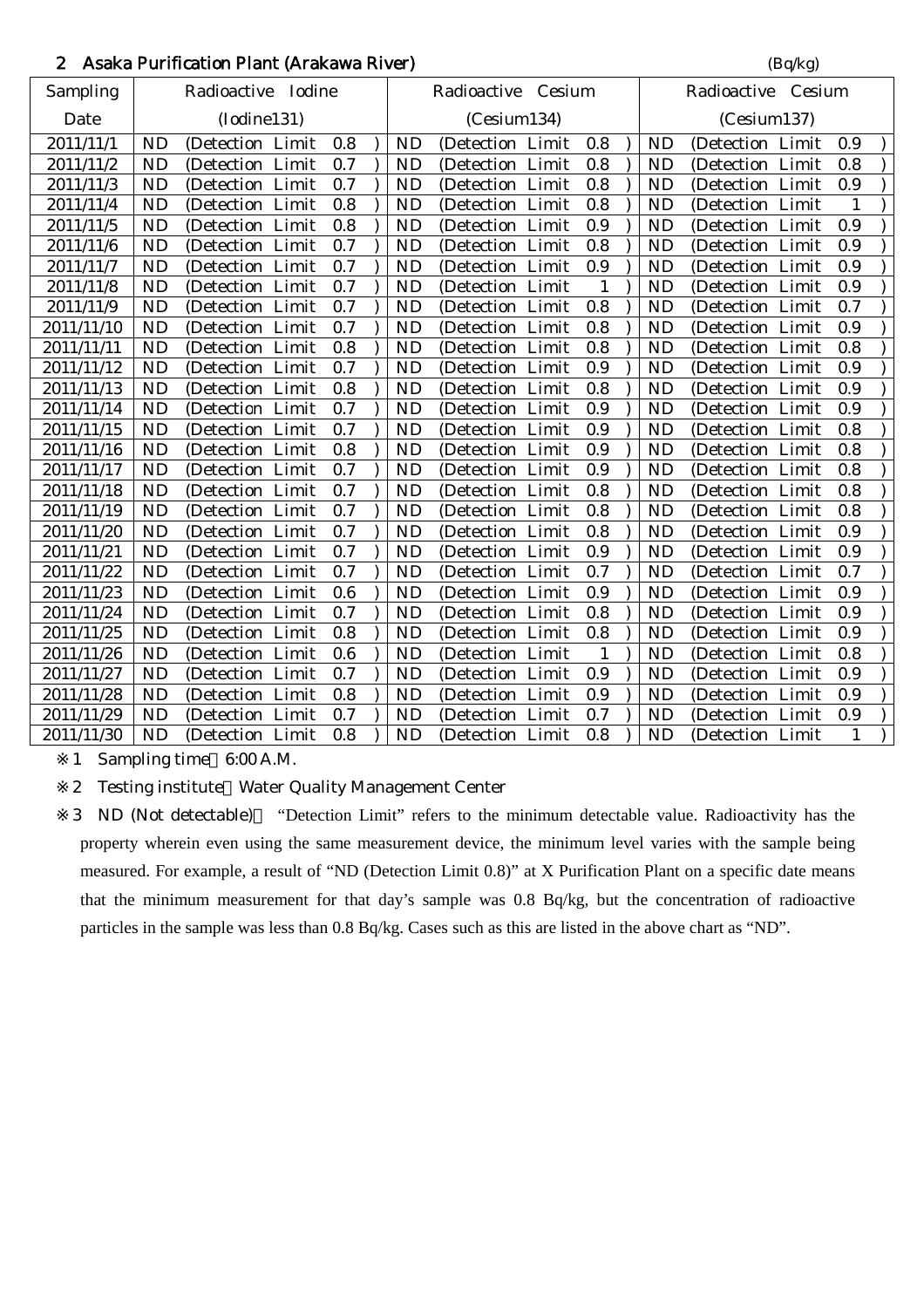# 3 Ozaku Purification Plant (Tamagawa River) (Bq/kg)

| <b>Sampling</b> |                                                                                                                            | Radioactive Iodine     |                                                                                                                                                                                                                                                                                                                                                                                                                                                                                                                                                                                                                      |                                               |           | Radioactive Cesium                                                                                                |                                                                                                                                                                                                                                                                                                                                                                                                                                                                                                                                                                                                                                         |                                        |           | Radioactive Cesium                                                                                                             |              |                                                                                                                                                                                                                                                                                                                                                                                                                                                                                                                                                                                                                                               |
|-----------------|----------------------------------------------------------------------------------------------------------------------------|------------------------|----------------------------------------------------------------------------------------------------------------------------------------------------------------------------------------------------------------------------------------------------------------------------------------------------------------------------------------------------------------------------------------------------------------------------------------------------------------------------------------------------------------------------------------------------------------------------------------------------------------------|-----------------------------------------------|-----------|-------------------------------------------------------------------------------------------------------------------|-----------------------------------------------------------------------------------------------------------------------------------------------------------------------------------------------------------------------------------------------------------------------------------------------------------------------------------------------------------------------------------------------------------------------------------------------------------------------------------------------------------------------------------------------------------------------------------------------------------------------------------------|----------------------------------------|-----------|--------------------------------------------------------------------------------------------------------------------------------|--------------|-----------------------------------------------------------------------------------------------------------------------------------------------------------------------------------------------------------------------------------------------------------------------------------------------------------------------------------------------------------------------------------------------------------------------------------------------------------------------------------------------------------------------------------------------------------------------------------------------------------------------------------------------|
| Date            |                                                                                                                            |                        |                                                                                                                                                                                                                                                                                                                                                                                                                                                                                                                                                                                                                      |                                               |           |                                                                                                                   |                                                                                                                                                                                                                                                                                                                                                                                                                                                                                                                                                                                                                                         |                                        |           | (Cesium137)                                                                                                                    |              |                                                                                                                                                                                                                                                                                                                                                                                                                                                                                                                                                                                                                                               |
| 2011/11/1       | <b>ND</b>                                                                                                                  |                        | 0.7                                                                                                                                                                                                                                                                                                                                                                                                                                                                                                                                                                                                                  |                                               | <b>ND</b> |                                                                                                                   | 0.7                                                                                                                                                                                                                                                                                                                                                                                                                                                                                                                                                                                                                                     |                                        | <b>ND</b> |                                                                                                                                | 0.9          |                                                                                                                                                                                                                                                                                                                                                                                                                                                                                                                                                                                                                                               |
| 2011/11/2       | <b>ND</b>                                                                                                                  |                        | 0.8                                                                                                                                                                                                                                                                                                                                                                                                                                                                                                                                                                                                                  |                                               | <b>ND</b> |                                                                                                                   | 0.7                                                                                                                                                                                                                                                                                                                                                                                                                                                                                                                                                                                                                                     |                                        | <b>ND</b> |                                                                                                                                | $\mathbf{1}$ |                                                                                                                                                                                                                                                                                                                                                                                                                                                                                                                                                                                                                                               |
| 2011/11/3       | <b>ND</b>                                                                                                                  |                        | 0.8                                                                                                                                                                                                                                                                                                                                                                                                                                                                                                                                                                                                                  |                                               | <b>ND</b> |                                                                                                                   | 0.8                                                                                                                                                                                                                                                                                                                                                                                                                                                                                                                                                                                                                                     |                                        | <b>ND</b> |                                                                                                                                | 0.8          |                                                                                                                                                                                                                                                                                                                                                                                                                                                                                                                                                                                                                                               |
| 2011/11/4       | <b>ND</b>                                                                                                                  |                        | 0.8                                                                                                                                                                                                                                                                                                                                                                                                                                                                                                                                                                                                                  |                                               | <b>ND</b> |                                                                                                                   | 0.9                                                                                                                                                                                                                                                                                                                                                                                                                                                                                                                                                                                                                                     |                                        | <b>ND</b> |                                                                                                                                | 0.9          |                                                                                                                                                                                                                                                                                                                                                                                                                                                                                                                                                                                                                                               |
| 2011/11/5       | <b>ND</b>                                                                                                                  |                        | 0.8                                                                                                                                                                                                                                                                                                                                                                                                                                                                                                                                                                                                                  |                                               | <b>ND</b> |                                                                                                                   | 0.9                                                                                                                                                                                                                                                                                                                                                                                                                                                                                                                                                                                                                                     |                                        | ND        |                                                                                                                                | 0.9          |                                                                                                                                                                                                                                                                                                                                                                                                                                                                                                                                                                                                                                               |
| 2011/11/6       | <b>ND</b>                                                                                                                  |                        | 0.8                                                                                                                                                                                                                                                                                                                                                                                                                                                                                                                                                                                                                  |                                               | <b>ND</b> |                                                                                                                   | 0.9                                                                                                                                                                                                                                                                                                                                                                                                                                                                                                                                                                                                                                     |                                        | <b>ND</b> |                                                                                                                                | 0.9          |                                                                                                                                                                                                                                                                                                                                                                                                                                                                                                                                                                                                                                               |
| 2011/11/7       | <b>ND</b>                                                                                                                  |                        | 0.9                                                                                                                                                                                                                                                                                                                                                                                                                                                                                                                                                                                                                  |                                               | <b>ND</b> |                                                                                                                   | $\mathbf{1}$                                                                                                                                                                                                                                                                                                                                                                                                                                                                                                                                                                                                                            |                                        | <b>ND</b> |                                                                                                                                | 0.8          |                                                                                                                                                                                                                                                                                                                                                                                                                                                                                                                                                                                                                                               |
| 2011/11/8       | <b>ND</b>                                                                                                                  |                        | 0.8                                                                                                                                                                                                                                                                                                                                                                                                                                                                                                                                                                                                                  |                                               | <b>ND</b> |                                                                                                                   | 0.8                                                                                                                                                                                                                                                                                                                                                                                                                                                                                                                                                                                                                                     |                                        | <b>ND</b> |                                                                                                                                | 0.9          |                                                                                                                                                                                                                                                                                                                                                                                                                                                                                                                                                                                                                                               |
| 2011/11/9       | <b>ND</b>                                                                                                                  |                        | 0.7                                                                                                                                                                                                                                                                                                                                                                                                                                                                                                                                                                                                                  |                                               | <b>ND</b> |                                                                                                                   | 0.9                                                                                                                                                                                                                                                                                                                                                                                                                                                                                                                                                                                                                                     |                                        | <b>ND</b> |                                                                                                                                | 0.8          |                                                                                                                                                                                                                                                                                                                                                                                                                                                                                                                                                                                                                                               |
|                 | <b>ND</b>                                                                                                                  |                        | 0.7                                                                                                                                                                                                                                                                                                                                                                                                                                                                                                                                                                                                                  |                                               | <b>ND</b> |                                                                                                                   | 0.8                                                                                                                                                                                                                                                                                                                                                                                                                                                                                                                                                                                                                                     |                                        |           |                                                                                                                                | 0.9          |                                                                                                                                                                                                                                                                                                                                                                                                                                                                                                                                                                                                                                               |
| 2011/11/11      | <b>ND</b>                                                                                                                  |                        | 0.7                                                                                                                                                                                                                                                                                                                                                                                                                                                                                                                                                                                                                  |                                               | <b>ND</b> |                                                                                                                   | 0.9                                                                                                                                                                                                                                                                                                                                                                                                                                                                                                                                                                                                                                     |                                        | <b>ND</b> |                                                                                                                                | 0.9          |                                                                                                                                                                                                                                                                                                                                                                                                                                                                                                                                                                                                                                               |
| 2011/11/12      | <b>ND</b>                                                                                                                  |                        | 0.8                                                                                                                                                                                                                                                                                                                                                                                                                                                                                                                                                                                                                  |                                               | <b>ND</b> |                                                                                                                   | 0.8                                                                                                                                                                                                                                                                                                                                                                                                                                                                                                                                                                                                                                     |                                        | ND        |                                                                                                                                | 0.9          |                                                                                                                                                                                                                                                                                                                                                                                                                                                                                                                                                                                                                                               |
|                 | <b>ND</b>                                                                                                                  |                        | 0.7                                                                                                                                                                                                                                                                                                                                                                                                                                                                                                                                                                                                                  |                                               |           |                                                                                                                   |                                                                                                                                                                                                                                                                                                                                                                                                                                                                                                                                                                                                                                         |                                        |           |                                                                                                                                | 0.9          |                                                                                                                                                                                                                                                                                                                                                                                                                                                                                                                                                                                                                                               |
| 2011/11/14      | <b>ND</b>                                                                                                                  |                        |                                                                                                                                                                                                                                                                                                                                                                                                                                                                                                                                                                                                                      |                                               | <b>ND</b> |                                                                                                                   |                                                                                                                                                                                                                                                                                                                                                                                                                                                                                                                                                                                                                                         |                                        | <b>ND</b> |                                                                                                                                | 0.9          |                                                                                                                                                                                                                                                                                                                                                                                                                                                                                                                                                                                                                                               |
| 2011/11/15      | <b>ND</b>                                                                                                                  |                        | 0.7                                                                                                                                                                                                                                                                                                                                                                                                                                                                                                                                                                                                                  |                                               | <b>ND</b> |                                                                                                                   | 0.8                                                                                                                                                                                                                                                                                                                                                                                                                                                                                                                                                                                                                                     |                                        | <b>ND</b> |                                                                                                                                | 0.9          |                                                                                                                                                                                                                                                                                                                                                                                                                                                                                                                                                                                                                                               |
|                 | <b>ND</b>                                                                                                                  |                        | 0.7                                                                                                                                                                                                                                                                                                                                                                                                                                                                                                                                                                                                                  |                                               |           |                                                                                                                   | 0.7                                                                                                                                                                                                                                                                                                                                                                                                                                                                                                                                                                                                                                     |                                        |           |                                                                                                                                | 0.8          |                                                                                                                                                                                                                                                                                                                                                                                                                                                                                                                                                                                                                                               |
|                 | <b>ND</b>                                                                                                                  |                        |                                                                                                                                                                                                                                                                                                                                                                                                                                                                                                                                                                                                                      |                                               |           |                                                                                                                   |                                                                                                                                                                                                                                                                                                                                                                                                                                                                                                                                                                                                                                         |                                        |           |                                                                                                                                | $\mathbf{1}$ |                                                                                                                                                                                                                                                                                                                                                                                                                                                                                                                                                                                                                                               |
| 2011/11/18      | <b>ND</b>                                                                                                                  |                        | 0.7                                                                                                                                                                                                                                                                                                                                                                                                                                                                                                                                                                                                                  |                                               | ND        |                                                                                                                   | 0.7                                                                                                                                                                                                                                                                                                                                                                                                                                                                                                                                                                                                                                     |                                        | <b>ND</b> |                                                                                                                                | 0.8          |                                                                                                                                                                                                                                                                                                                                                                                                                                                                                                                                                                                                                                               |
|                 |                                                                                                                            |                        | 0.7                                                                                                                                                                                                                                                                                                                                                                                                                                                                                                                                                                                                                  |                                               |           |                                                                                                                   | 0.9                                                                                                                                                                                                                                                                                                                                                                                                                                                                                                                                                                                                                                     |                                        |           |                                                                                                                                | 0.9          |                                                                                                                                                                                                                                                                                                                                                                                                                                                                                                                                                                                                                                               |
| 2011/11/20      | <b>ND</b>                                                                                                                  |                        | 0.8                                                                                                                                                                                                                                                                                                                                                                                                                                                                                                                                                                                                                  |                                               | <b>ND</b> |                                                                                                                   | 0.8                                                                                                                                                                                                                                                                                                                                                                                                                                                                                                                                                                                                                                     |                                        | <b>ND</b> |                                                                                                                                | 0.9          |                                                                                                                                                                                                                                                                                                                                                                                                                                                                                                                                                                                                                                               |
| 2011/11/21      | <b>ND</b>                                                                                                                  |                        | 0.8                                                                                                                                                                                                                                                                                                                                                                                                                                                                                                                                                                                                                  |                                               |           |                                                                                                                   | 0.8                                                                                                                                                                                                                                                                                                                                                                                                                                                                                                                                                                                                                                     |                                        |           |                                                                                                                                | 0.9          |                                                                                                                                                                                                                                                                                                                                                                                                                                                                                                                                                                                                                                               |
|                 | <b>ND</b>                                                                                                                  |                        | 0.7                                                                                                                                                                                                                                                                                                                                                                                                                                                                                                                                                                                                                  |                                               |           |                                                                                                                   |                                                                                                                                                                                                                                                                                                                                                                                                                                                                                                                                                                                                                                         |                                        |           |                                                                                                                                | 0.9          |                                                                                                                                                                                                                                                                                                                                                                                                                                                                                                                                                                                                                                               |
|                 | <b>ND</b>                                                                                                                  |                        | 0.8                                                                                                                                                                                                                                                                                                                                                                                                                                                                                                                                                                                                                  |                                               |           |                                                                                                                   | 0.8                                                                                                                                                                                                                                                                                                                                                                                                                                                                                                                                                                                                                                     |                                        |           |                                                                                                                                | 0.8          |                                                                                                                                                                                                                                                                                                                                                                                                                                                                                                                                                                                                                                               |
| 2011/11/24      | <b>ND</b>                                                                                                                  |                        | 0.8                                                                                                                                                                                                                                                                                                                                                                                                                                                                                                                                                                                                                  |                                               | <b>ND</b> |                                                                                                                   | 0.9                                                                                                                                                                                                                                                                                                                                                                                                                                                                                                                                                                                                                                     |                                        | <b>ND</b> |                                                                                                                                | 0.9          |                                                                                                                                                                                                                                                                                                                                                                                                                                                                                                                                                                                                                                               |
|                 | <b>ND</b>                                                                                                                  |                        |                                                                                                                                                                                                                                                                                                                                                                                                                                                                                                                                                                                                                      |                                               |           |                                                                                                                   |                                                                                                                                                                                                                                                                                                                                                                                                                                                                                                                                                                                                                                         |                                        |           |                                                                                                                                | 0.9          |                                                                                                                                                                                                                                                                                                                                                                                                                                                                                                                                                                                                                                               |
| 2011/11/26      | <b>ND</b>                                                                                                                  |                        | 0.7                                                                                                                                                                                                                                                                                                                                                                                                                                                                                                                                                                                                                  |                                               | <b>ND</b> |                                                                                                                   | 0.8                                                                                                                                                                                                                                                                                                                                                                                                                                                                                                                                                                                                                                     |                                        | <b>ND</b> |                                                                                                                                | 0.9          |                                                                                                                                                                                                                                                                                                                                                                                                                                                                                                                                                                                                                                               |
|                 |                                                                                                                            |                        |                                                                                                                                                                                                                                                                                                                                                                                                                                                                                                                                                                                                                      |                                               |           |                                                                                                                   |                                                                                                                                                                                                                                                                                                                                                                                                                                                                                                                                                                                                                                         |                                        |           |                                                                                                                                |              |                                                                                                                                                                                                                                                                                                                                                                                                                                                                                                                                                                                                                                               |
| 2011/11/28      | <b>ND</b>                                                                                                                  |                        | 0.7                                                                                                                                                                                                                                                                                                                                                                                                                                                                                                                                                                                                                  |                                               | ND        |                                                                                                                   | 0.9                                                                                                                                                                                                                                                                                                                                                                                                                                                                                                                                                                                                                                     |                                        | ND        |                                                                                                                                | 0.8          |                                                                                                                                                                                                                                                                                                                                                                                                                                                                                                                                                                                                                                               |
| 2011/11/29      | <b>ND</b>                                                                                                                  |                        | 0.7                                                                                                                                                                                                                                                                                                                                                                                                                                                                                                                                                                                                                  |                                               | <b>ND</b> |                                                                                                                   | 0.8                                                                                                                                                                                                                                                                                                                                                                                                                                                                                                                                                                                                                                     |                                        | <b>ND</b> |                                                                                                                                | 0.9          |                                                                                                                                                                                                                                                                                                                                                                                                                                                                                                                                                                                                                                               |
| 2011/11/30      | ND                                                                                                                         |                        | 0.7                                                                                                                                                                                                                                                                                                                                                                                                                                                                                                                                                                                                                  |                                               | <b>ND</b> |                                                                                                                   | 0.9                                                                                                                                                                                                                                                                                                                                                                                                                                                                                                                                                                                                                                     |                                        | <b>ND</b> |                                                                                                                                | $\mathbf{1}$ |                                                                                                                                                                                                                                                                                                                                                                                                                                                                                                                                                                                                                                               |
|                 | 2011/11/10<br>2011/11/13<br>2011/11/16<br>2011/11/17<br>2011/11/19<br>2011/11/22<br>2011/11/23<br>2011/11/25<br>2011/11/27 | <b>ND</b><br><b>ND</b> | (Iodine131)<br>(Detection Limit)<br>(Detection Limit<br>(Detection Limit<br>(Detection Limit)<br>(Detection Limit)<br>(Detection Limit<br>(Detection Limit<br>(Detection Limit<br>(Detection Limit<br>(Detection Limit<br>(Detection Limit)<br>(Detection Limit<br>(Detection Limit<br>(Detection Limit<br>(Detection Limit<br>(Detection Limit)<br>(Detection Limit<br>(Detection Limit<br>(Detection Limit<br>(Detection Limit<br>(Detection Limit<br>(Detection Limit<br>(Detection Limit<br>(Detection Limit<br>(Detection Limit<br>(Detection Limit<br>(Detection Limit<br>(Detection Limit<br>(Detection Limit | 0.6<br>0.8<br>0.8<br>0.8<br>(Detection Limit) |           | <b>ND</b><br><b>ND</b><br><b>ND</b><br><b>ND</b><br><b>ND</b><br><b>ND</b><br><b>ND</b><br><b>ND</b><br><b>ND</b> | (Cesium134)<br>(Detection Limit)<br>(Detection Limit<br>(Detection Limit<br>(Detection Limit<br>(Detection Limit)<br>(Detection Limit<br>(Detection Limit<br>(Detection Limit<br>(Detection Limit<br>(Detection Limit<br>(Detection Limit<br>(Detection Limit<br>(Detection Limit<br>(Detection Limit<br>(Detection Limit<br>(Detection Limit)<br>(Detection Limit<br>(Detection Limit<br>(Detection Limit<br>(Detection Limit<br>(Detection Limit<br>(Detection Limit<br>(Detection Limit<br>(Detection Limit<br>(Detection Limit<br>(Detection Limit<br>(Detection Limit<br>(Detection Limit<br>(Detection Limit<br>(Detection Limit) | 0.8<br>0.9<br>0.8<br>0.8<br>0.8<br>0.8 |           | <b>ND</b><br><b>ND</b><br><b>ND</b><br><b>ND</b><br><b>ND</b><br><b>ND</b><br><b>ND</b><br><b>ND</b><br><b>ND</b><br><b>ND</b> |              | (Detection Limit)<br>(Detection Limit<br>(Detection Limit<br>(Detection Limit)<br>(Detection Limit)<br>(Detection Limit)<br>(Detection Limit<br>(Detection Limit)<br>(Detection Limit)<br>(Detection Limit)<br>(Detection Limit)<br>(Detection Limit)<br>(Detection Limit<br>(Detection Limit)<br>(Detection Limit)<br>(Detection Limit)<br>(Detection Limit<br>(Detection Limit<br>(Detection Limit<br>(Detection Limit)<br>(Detection Limit)<br>(Detection Limit<br>(Detection Limit<br>(Detection Limit<br>(Detection Limit<br>(Detection Limit)<br>(Detection Limit)<br>0.8<br>(Detection Limit)<br>(Detection Limit)<br>(Detection Limit |

1 Sampling time 6:00 A.M.

2 Testing institute Water Quality Management Center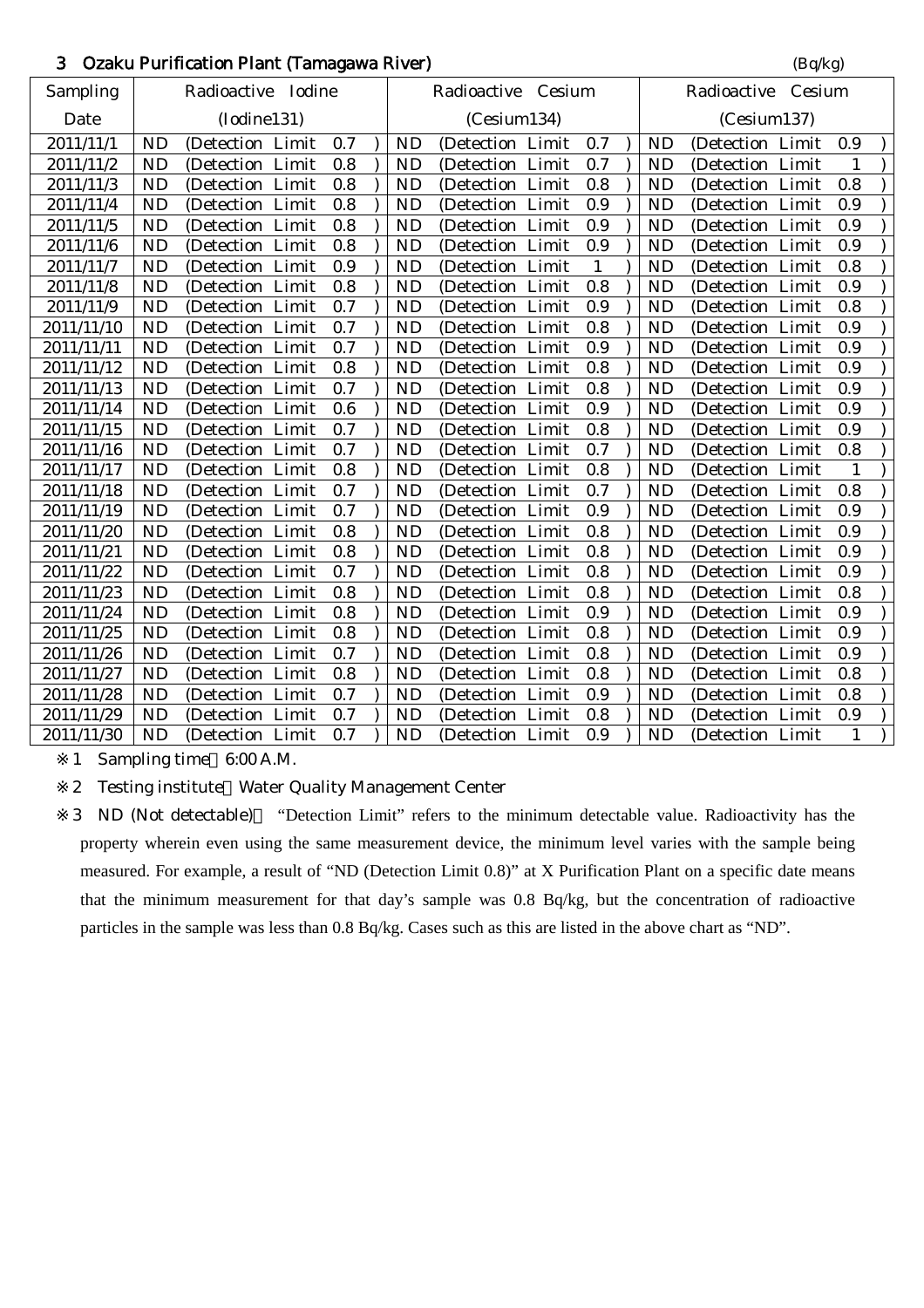# 4 Higashi-murayama Purification Plant (Arakawa River, Tamagawa River)

|            |           |                       |     |           |                      |              |           | (Bq/kg)               |              |
|------------|-----------|-----------------------|-----|-----------|----------------------|--------------|-----------|-----------------------|--------------|
| Sampling   |           | Radioactive<br>Iodine |     |           | Radioactive Cesium   |              |           | Radioactive<br>Cesium |              |
| Date       |           | (Iodine131)           |     |           | (Cesium134)          |              |           | (Cesium137)           |              |
| 2011/11/1  | <b>ND</b> | (Detection Limit      | 0.8 | <b>ND</b> | (Detection Limit     | 0.8          | <b>ND</b> | (Detection Limit      | 0.9          |
| 2011/11/2  | <b>ND</b> | (Detection Limit      | 0.8 | <b>ND</b> | Limit<br>(Detection  | 0.9          | <b>ND</b> | Limit<br>(Detection)  | 0.8          |
| 2011/11/3  | <b>ND</b> | (Detection Limit      | 0.8 | <b>ND</b> | Limit<br>(Detection  | 0.9          | <b>ND</b> | Limit<br>(Detection   | 0.8          |
| 2011/11/4  | <b>ND</b> | (Detection Limit      | 0.7 | <b>ND</b> | (Detection<br>Limit  | 0.7          | <b>ND</b> | Limit<br>(Detection   | 0.9          |
| 2011/11/5  | <b>ND</b> | (Detection Limit      | 0.8 | <b>ND</b> | Limit<br>(Detection  | 0.9          | <b>ND</b> | (Detection<br>Limit   | 0.8          |
| 2011/11/6  | <b>ND</b> | (Detection Limit      | 0.7 | <b>ND</b> | (Detection Limit     | 0.9          | <b>ND</b> | (Detection Limit      | 0.9          |
| 2011/11/7  | <b>ND</b> | (Detection Limit      | 0.7 | <b>ND</b> | (Detection Limit     | 0.9          | <b>ND</b> | (Detection Limit      | 0.8          |
| 2011/11/8  | <b>ND</b> | (Detection Limit      | 0.8 | <b>ND</b> | (Detection Limit     | 0.8          | <b>ND</b> | (Detection Limit      | 0.9          |
| 2011/11/9  | <b>ND</b> | (Detection Limit      | 0.6 | <b>ND</b> | (Detection Limit     | 0.9          | <b>ND</b> | (Detection Limit      | 0.8          |
| 2011/11/10 | <b>ND</b> | (Detection Limit      | 0.7 | <b>ND</b> | Limit<br>(Detection) | 0.7          | <b>ND</b> | (Detection Limit      | 0.9          |
| 2011/11/11 | <b>ND</b> | (Detection Limit      | 0.7 | <b>ND</b> | (Detection Limit     | 0.8          | <b>ND</b> | (Detection Limit      | 0.9          |
| 2011/11/12 | <b>ND</b> | (Detection Limit      | 0.9 | <b>ND</b> | (Detection Limit     | 0.9          | <b>ND</b> | (Detection Limit      | 0.9          |
| 2011/11/13 | <b>ND</b> | (Detection Limit      | 0.8 | <b>ND</b> | (Detection Limit     | 0.8          | <b>ND</b> | (Detection Limit      | 0.9          |
| 2011/11/14 | <b>ND</b> | (Detection Limit      | 0.8 | <b>ND</b> | (Detection Limit     | 0.9          | <b>ND</b> | (Detection Limit      | 0.8          |
| 2011/11/15 | <b>ND</b> | (Detection Limit      | 0.7 | <b>ND</b> | (Detection Limit     | 0.9          | <b>ND</b> | (Detection Limit      | 0.9          |
| 2011/11/16 | <b>ND</b> | (Detection Limit      | 0.8 | <b>ND</b> | (Detection Limit     | 0.7          | <b>ND</b> | (Detection Limit      | 0.9          |
| 2011/11/17 | <b>ND</b> | (Detection Limit      | 0.7 | <b>ND</b> | (Detection Limit     | 0.9          | <b>ND</b> | (Detection Limit      | 0.9          |
| 2011/11/18 | <b>ND</b> | (Detection Limit      | 0.7 | <b>ND</b> | Limit<br>(Detection) | $\mathbf{1}$ | <b>ND</b> | (Detection Limit      | 0.9          |
| 2011/11/19 | <b>ND</b> | (Detection Limit      | 0.6 | <b>ND</b> | (Detection Limit     | 0.8          | <b>ND</b> | (Detection Limit      | 0.9          |
| 2011/11/20 | <b>ND</b> | (Detection Limit      | 0.7 | <b>ND</b> | Limit<br>(Detection) | 0.9          | <b>ND</b> | (Detection Limit      | 0.9          |
| 2011/11/21 | <b>ND</b> | (Detection Limit      | 0.8 | <b>ND</b> | (Detection Limit     | 0.9          | <b>ND</b> | (Detection Limit      | 0.9          |
| 2011/11/22 | <b>ND</b> | (Detection Limit      | 0.8 | <b>ND</b> | Limit<br>(Detection  | 0.9          | <b>ND</b> | (Detection Limit      | 0.9          |
| 2011/11/23 | <b>ND</b> | (Detection Limit      | 0.7 | ND        | Limit<br>(Detection  | 0.8          | <b>ND</b> | Limit<br>(Detection   | $\mathbf{1}$ |
| 2011/11/24 | <b>ND</b> | (Detection Limit      | 0.7 | <b>ND</b> | Limit<br>(Detection  | 0.9          | <b>ND</b> | Limit<br>(Detection   | $\mathbf{1}$ |
| 2011/11/25 | <b>ND</b> | (Detection Limit      | 0.9 | <b>ND</b> | (Detection<br>Limit  | 0.8          | <b>ND</b> | (Detection Limit      | 0.8          |
| 2011/11/26 | <b>ND</b> | (Detection Limit      | 0.8 | <b>ND</b> | (Detection)<br>Limit | 0.9          | <b>ND</b> | (Detection Limit      | 0.9          |
| 2011/11/27 | <b>ND</b> | (Detection Limit      | 0.7 | <b>ND</b> | (Detection Limit     | 0.9          | <b>ND</b> | (Detection Limit      | 0.9          |
| 2011/11/28 | <b>ND</b> | (Detection Limit      | 0.7 | <b>ND</b> | (Detection Limit     | 0.8          | <b>ND</b> | (Detection Limit      | 0.9          |
| 2011/11/29 | <b>ND</b> | (Detection Limit      | 0.7 | <b>ND</b> | Limit<br>(Detection  | 0.9          | <b>ND</b> | (Detection Limit      | 0.9          |
| 2011/11/30 | <b>ND</b> | (Detection Limit      | 0.7 | <b>ND</b> | (Detection Limit)    | 0.6          | <b>ND</b> | (Detection Limit      | 0.9          |

1 Sampling time 6:00 A.M.

2 Testing institute Water Quality Management Center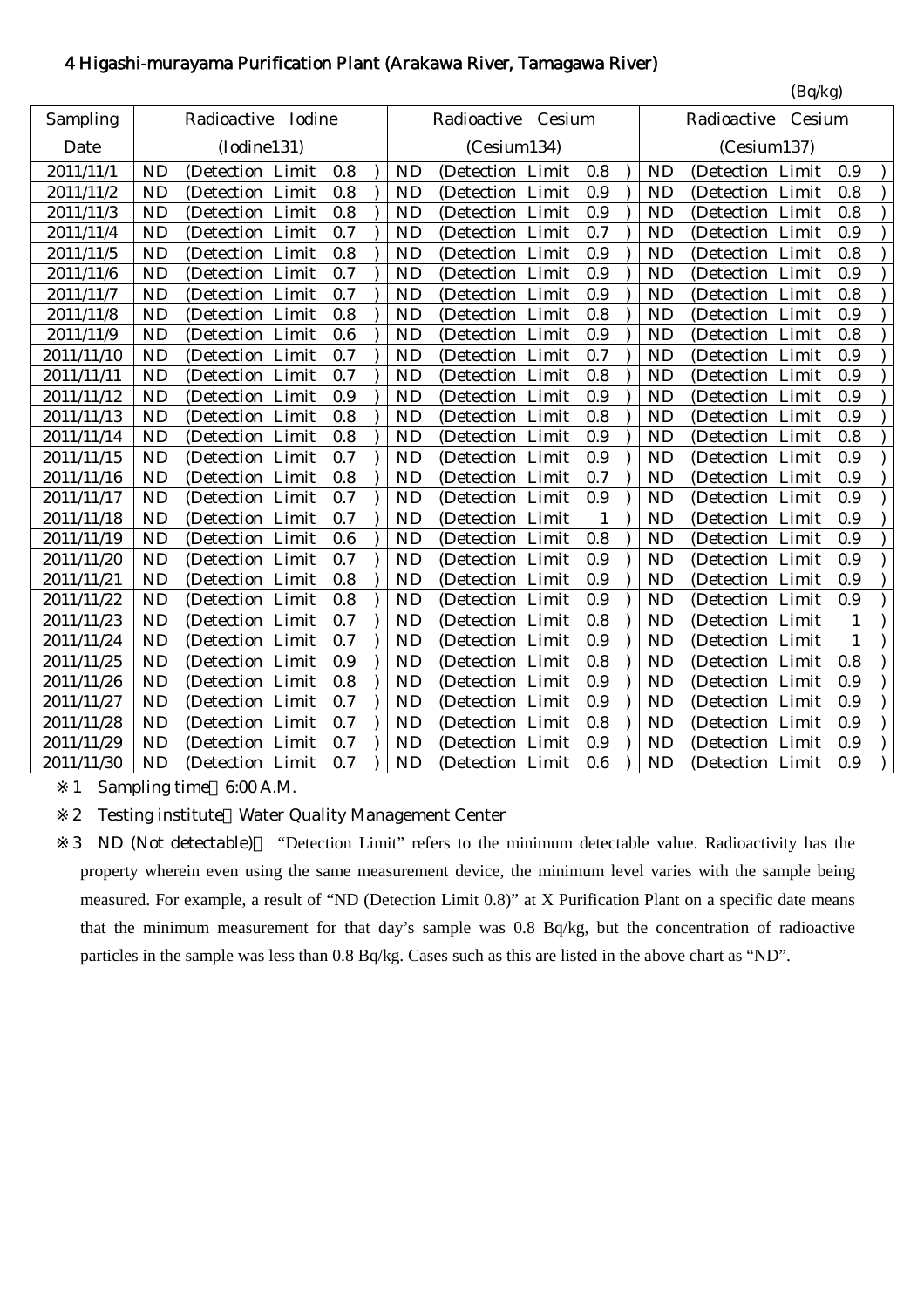# 5 Nagasawa Purification Plant (Sagamigawa River)

|            |           |                    |       |     |           |                    |       |     |           | (Bq/kg)             |       |              |  |
|------------|-----------|--------------------|-------|-----|-----------|--------------------|-------|-----|-----------|---------------------|-------|--------------|--|
| Sampling   |           | Radioactive Iodine |       |     |           | Radioactive Cesium |       |     |           | Radioactive Cesium  |       |              |  |
| Date       |           | (Iodine131)        |       |     |           | (Cesium134)        |       |     |           | (Cesium137)         |       |              |  |
| 2011/11/1  | <b>ND</b> | (Detection Limit   |       | 0.7 | <b>ND</b> | (Detection Limit   |       | 0.8 | <b>ND</b> | (Detection Limit    |       | 0.9          |  |
| 2011/11/2  | <b>ND</b> | (Detection Limit   |       | 0.8 | <b>ND</b> | (Detection         | Limit | 0.8 | <b>ND</b> | (Detection Limit    |       | 0.9          |  |
| 2011/11/3  | <b>ND</b> | (Detection Limit   |       | 0.7 | <b>ND</b> | (Detection         | Limit | 0.8 | <b>ND</b> | (Detection Limit    |       | 0.8          |  |
| 2011/11/4  | <b>ND</b> | (Detection)        | Limit | 0.8 | <b>ND</b> | (Detection)        | Limit | 0.8 | <b>ND</b> | (Detection          | Limit | 0.9          |  |
| 2011/11/5  | <b>ND</b> | (Detection         | Limit | 0.8 | <b>ND</b> | (Detection Limit   |       | 0.9 | <b>ND</b> | (Detection Limit    |       | 0.9          |  |
| 2011/11/6  | <b>ND</b> | (Detection         | Limit | 0.8 | <b>ND</b> | (Detection         | Limit | 0.8 | <b>ND</b> | (Detection          | Limit | 0.8          |  |
| 2011/11/7  | <b>ND</b> | (Detection Limit   |       | 0.7 | <b>ND</b> | (Detection Limit   |       | 0.9 | <b>ND</b> | (Detection Limit    |       | 0.9          |  |
| 2011/11/8  | <b>ND</b> | (Detection Limit   |       | 0.7 | <b>ND</b> | (Detection Limit   |       | 0.8 | <b>ND</b> | (Detection Limit    |       | 0.9          |  |
| 2011/11/9  | <b>ND</b> | (Detection         | Limit | 0.8 | <b>ND</b> | (Detection)        | Limit | 0.9 | <b>ND</b> | (Detection)         | Limit | 0.8          |  |
| 2011/11/10 | <b>ND</b> | (Detection Limit   |       | 0.8 | <b>ND</b> | (Detection         | Limit | 0.8 | <b>ND</b> | (Detection Limit    |       | 0.9          |  |
| 2011/11/11 | <b>ND</b> | (Detection Limit   |       | 0.7 | <b>ND</b> | (Detection)        | Limit | 0.9 | <b>ND</b> | (Detection Limit    |       | 0.9          |  |
| 2011/11/12 | <b>ND</b> | (Detection Limit   |       | 0.7 | <b>ND</b> | (Detection Limit   |       | 0.8 | <b>ND</b> | (Detection Limit    |       | 0.9          |  |
| 2011/11/13 | <b>ND</b> | (Detection Limit   |       | 0.8 | <b>ND</b> | (Detection         | Limit | 0.8 | <b>ND</b> | (Detection Limit    |       | 0.9          |  |
| 2011/11/14 | <b>ND</b> | (Detection         | Limit | 0.8 | <b>ND</b> | (Detection         | Limit | 0.9 | <b>ND</b> | (Detection          | Limit | $\mathbf{1}$ |  |
| 2011/11/15 | <b>ND</b> | (Detection)        | Limit | 0.8 | <b>ND</b> | (Detection Limit   |       | 0.8 | <b>ND</b> | (Detection Limit    |       | 0.8          |  |
| 2011/11/16 | <b>ND</b> | (Detection Limit   |       | 0.7 | <b>ND</b> | (Detection Limit   |       | 0.8 | <b>ND</b> | (Detection Limit    |       | 0.9          |  |
| 2011/11/17 | <b>ND</b> | (Detection Limit   |       | 0.7 | <b>ND</b> | (Detection Limit   |       | 0.8 | <b>ND</b> | (Detection Limit    |       | 0.9          |  |
| 2011/11/18 | <b>ND</b> | (Detection Limit   |       | 0.8 | <b>ND</b> | (Detection Limit   |       | 0.9 | <b>ND</b> | (Detection Limit    |       | 0.9          |  |
| 2011/11/19 | <b>ND</b> | (Detection Limit   |       | 0.7 | <b>ND</b> | (Detection Limit   |       | 0.8 | <b>ND</b> | (Detection Limit    |       | 0.9          |  |
| 2011/11/20 | <b>ND</b> | (Detection         | Limit | 0.8 | <b>ND</b> | (Detection Limit   |       | 0.9 | <b>ND</b> | (Detection Limit    |       | 0.8          |  |
| 2011/11/21 | <b>ND</b> | (Detection Limit   |       | 0.6 | <b>ND</b> | (Detection Limit   |       | 0.8 | <b>ND</b> | (Detection Limit    |       | 0.9          |  |
| 2011/11/22 | <b>ND</b> | (Detection Limit   |       | 0.6 | <b>ND</b> | (Detection Limit   |       | 0.9 | <b>ND</b> | (Detection Limit    |       | 0.8          |  |
| 2011/11/23 | <b>ND</b> | (Detection Limit   |       | 0.7 | <b>ND</b> | (Detection Limit   |       | 0.8 | <b>ND</b> | (Detection Limit    |       | 0.9          |  |
| 2011/11/24 | <b>ND</b> | (Detection         | Limit | 0.7 | <b>ND</b> | (Detection         | Limit | 0.8 | <b>ND</b> | Limit<br>(Detection |       | 0.8          |  |
| 2011/11/25 | <b>ND</b> | (Detection         | Limit | 0.8 | <b>ND</b> | (Detection         | Limit | 0.9 | <b>ND</b> | (Detection          | Limit | 0.7          |  |
| 2011/11/26 | <b>ND</b> | (Detection         | Limit | 0.7 | <b>ND</b> | (Detection         | Limit | 0.9 | <b>ND</b> | (Detection Limit    |       | 0.9          |  |
| 2011/11/27 | <b>ND</b> | (Detection Limit   |       | 0.8 | <b>ND</b> | (Detection Limit   |       | 0.7 | <b>ND</b> | (Detection Limit    |       | 1            |  |
| 2011/11/28 | <b>ND</b> | (Detection Limit   |       | 0.9 | <b>ND</b> | (Detection Limit   |       | 0.8 | <b>ND</b> | (Detection Limit    |       | 0.9          |  |
| 2011/11/29 | <b>ND</b> | (Detection Limit   |       | 0.8 | <b>ND</b> | (Detection)        | Limit | 0.8 | <b>ND</b> | (Detection Limit    |       | 0.8          |  |
| 2011/11/30 | <b>ND</b> | (Detection Limit   |       | 0.7 | <b>ND</b> | (Detection Limit   |       | 0.8 | <b>ND</b> | (Detection Limit    |       | 0.8          |  |

1 Sampling time 6:00 A.M.

2 Testing institute Water Quality Management Center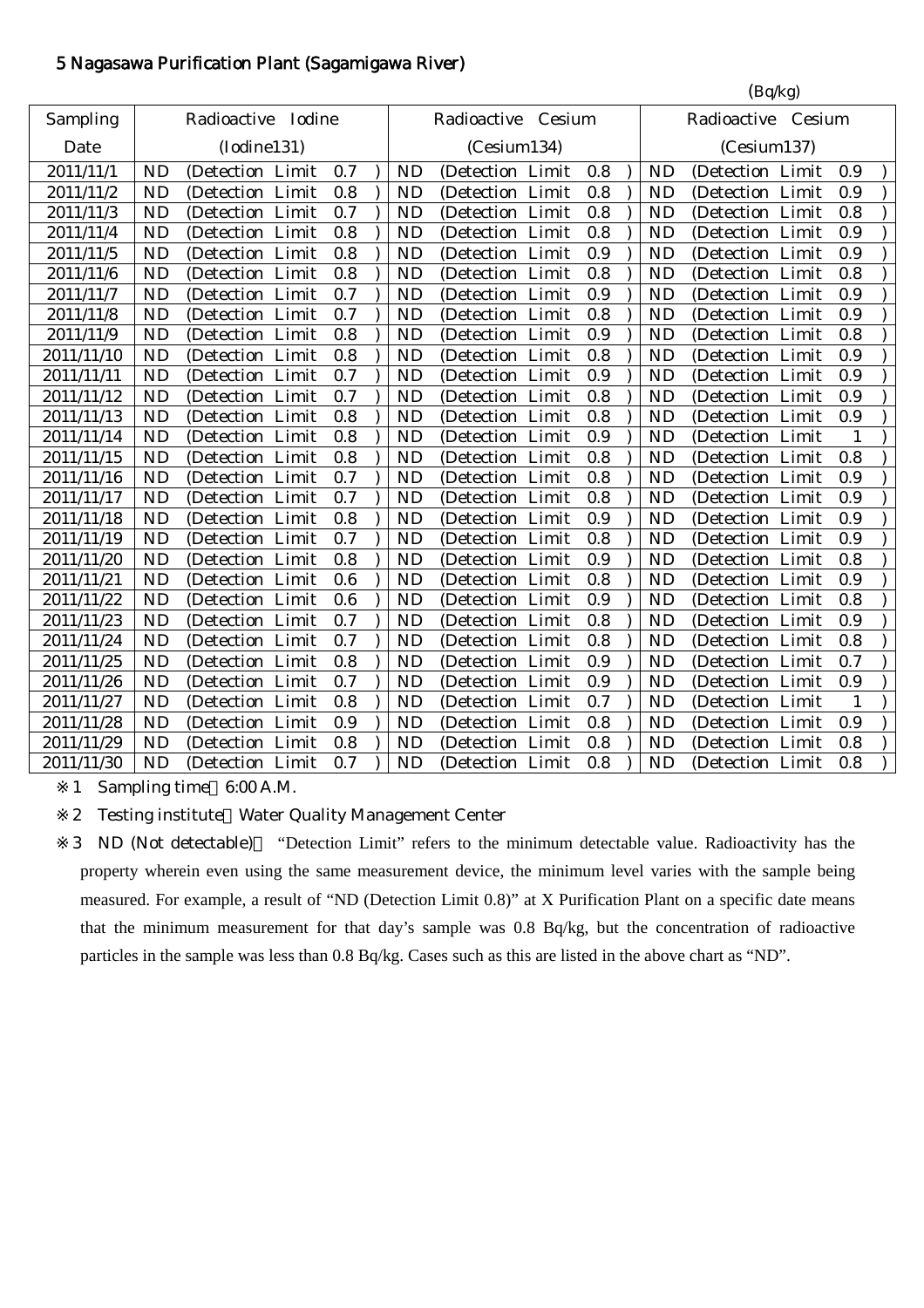#### 6 Misono Purification Plant (Arakawa River)

|                 |     |                       |     |    |                    |     |    | (Bq/kg)                   |     |  |
|-----------------|-----|-----------------------|-----|----|--------------------|-----|----|---------------------------|-----|--|
| <b>Sampling</b> |     | Radioactive Iodine    |     |    | Radioactive Cesium |     |    | <b>Radioactive Cesium</b> |     |  |
| Date            |     | Iodine 131            |     |    | Cesium 134         |     |    | Cesium 137                |     |  |
| 2011/11/1       | ND  | (Detection Limit 0.7) |     | ND | (Detection Limit)  | 0.8 | ND | (Detection Limit)         | 0.8 |  |
| 2011/11/8       | ND. | (Detection Limit 0.8) |     | ND | (Detection Limit)  | 0.9 | ND | (Detection Limit)         |     |  |
| 2011/11/15      | ND. | (Detection Limit 0.8) |     | ND | (Detection Limit)  | 0.8 | ND | (Detection Limit)         | 0.8 |  |
| 2011/11/22      | ND  | (Detection Limit 0.8) |     | ND | (Detection Limit)  | 0.9 | ND | (Detection Limit)         | 0.9 |  |
| 2011/11/29      | ND  | (Detection Limit)     | 0.7 | ND | (Detection Limit)  | 0.8 | ND | (Detection Limit)         | 0.8 |  |

1 Sampling time 9:00 A.M.

2 Testing institute Water Quality Management Center

3 ND (Not detectable) "Detection Limit" refers to the minimum detectable value. Radioactivity has the property wherein even using the same measurement device, the minimum level varies with the sample being measured. For example, a result of "ND (Detection Limit 0.8)" at X Purification Plant on a specific date means that the minimum measurement for that day's sample was 0.8 Bq/kg, but the concentration of radioactive particles in the sample was less than 0.8 Bq/kg. Cases such as this are listed in the above chart as "ND".

## 7 Sakai Purification Plant (Tamagawa River)

|                 |     |                       |  |           |                           |     |           | (Bq/kg)                   |     |
|-----------------|-----|-----------------------|--|-----------|---------------------------|-----|-----------|---------------------------|-----|
| <b>Sampling</b> |     | Radioactive Iodine    |  |           | <b>Radioactive Cesium</b> |     |           | <b>Radioactive Cesium</b> |     |
| Date            |     | Iodine 131            |  |           | Cesium 134                |     |           | Cesium 137                |     |
| 2011/11/2       | ND. | (Detection Limit 0.8) |  | ND        | (Detection Limit 0.9)     |     | <b>ND</b> | (Detection Limit 0.9)     |     |
| 2011/11/9       | ND. | (Detection Limit 0.7) |  | <b>ND</b> | (Detection Limit)         | 0.8 | <b>ND</b> | (Detection Limit 0.8)     |     |
| 2011/11/16      | ND  | (Detection Limit 0.8) |  | ND        | (Detection Limit)         | 0.7 | ND.       | (Detection Limit)         | 0.8 |
| 2011/11/23      | ND  | (Detection Limit 0.8) |  | ND        | (Detection Limit)         | 0.8 | <b>ND</b> | (Detection Limit)         | 0.8 |
| 2011/11/30      | ND. | (Detection Limit 0.7) |  | ND        | (Detection Limit)         | 0.7 | ND        | (Detection Limit)         | 0.8 |

1 Sampling time 9:00 A.M.

2 Testing institute Water Quality Management Center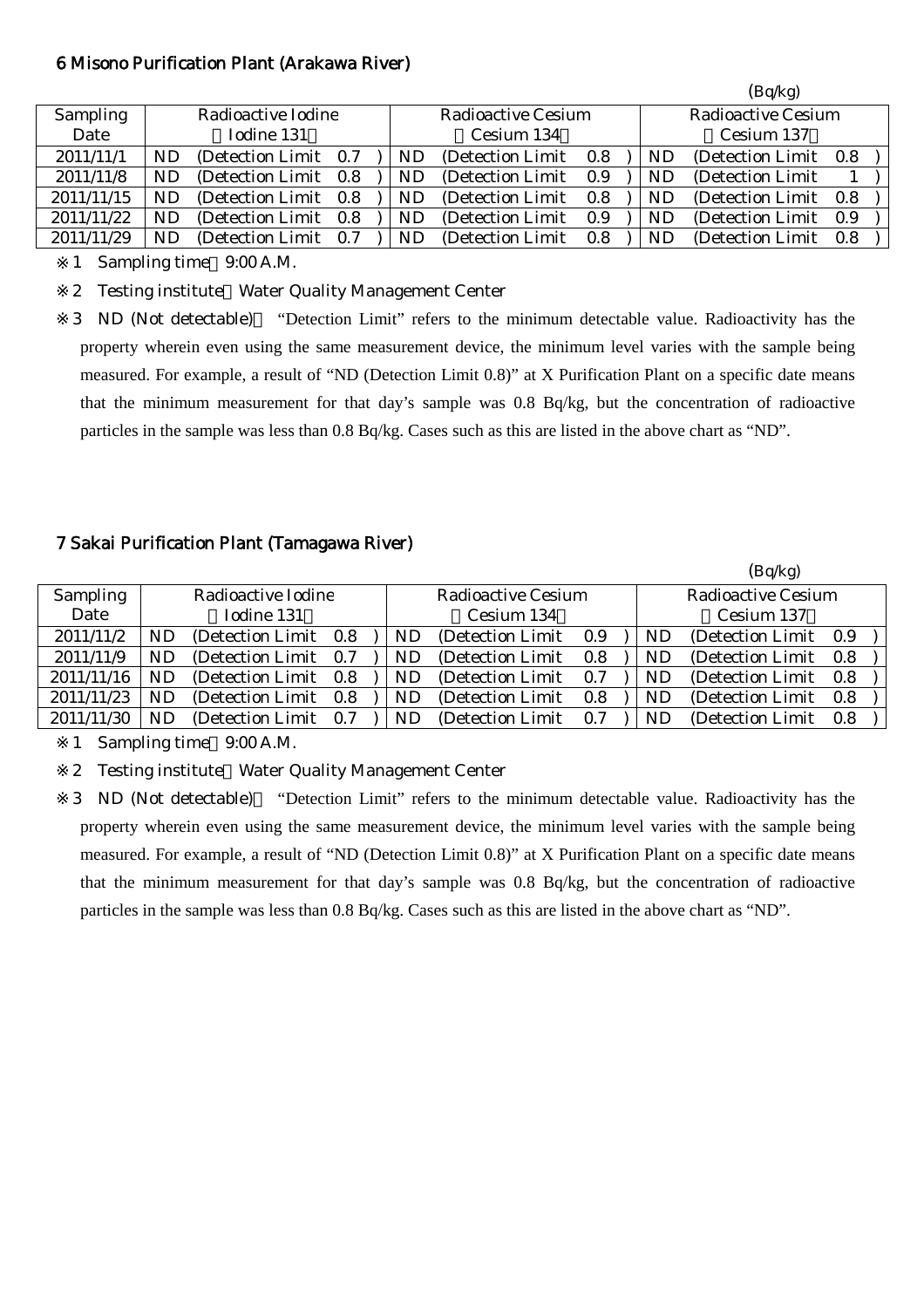## 8 Kinuta Purification Plant (Tamagawa River)

|                 |    |                       |     |    |                    |     |    | (Bq/kg)            |     |
|-----------------|----|-----------------------|-----|----|--------------------|-----|----|--------------------|-----|
| <b>Sampling</b> |    | Radioactive Iodine    |     |    | Radioactive Cesium |     |    | Radioactive Cesium |     |
| Date            |    | Iodine 131            |     |    | Cesium 134         |     |    | Cesium 137         |     |
| 2011/11/3       | ND | (Detection Limit 0.8) |     | ND | (Detection Limit)  | 0.7 | ND | (Detection Limit)  | 0.9 |
| 2011/11/10      |    | (Detection Limit)     | 0.7 | ND | (Detection Limit)  | 0.8 | ND | (Detection Limit)  | 0.9 |
| 2011/11/17      | ND | (Detection Limit)     | 0.7 | ND | (Detection Limit)  | 0.7 | ND | (Detection Limit)  | 0.8 |
| 2011/11/24      | ND | (Detection Limit)     | 0.8 | ND | (Detection Limit)  | 0.7 | ND | (Detection Limit)  | 0.9 |

1 Sampling time 9:00 A.M.

2 Testing institute Water Quality Management Center

3 ND (Not detectable) "Detection Limit" refers to the minimum detectable value. Radioactivity has the property wherein even using the same measurement device, the minimum level varies with the sample being measured. For example, a result of "ND (Detection Limit 0.8)" at X Purification Plant on a specific date means that the minimum measurement for that day's sample was 0.8 Bq/kg, but the concentration of radioactive particles in the sample was less than 0.8 Bq/kg. Cases such as this are listed in the above chart as "ND".

## 9 Kinutashimo Purification Plant (Tamagawa River)

|                 |    |                       |     |     |                    |     |           | (Bq/kg)                   |     |  |
|-----------------|----|-----------------------|-----|-----|--------------------|-----|-----------|---------------------------|-----|--|
| <b>Sampling</b> |    | Radioactive Iodine    |     |     | Radioactive Cesium |     |           | <b>Radioactive Cesium</b> |     |  |
| Date            |    | Iodine 131            |     |     | Cesium 134         |     |           | Cesium 137                |     |  |
| 2011/11/4       | ND | (Detection Limit 0.8) |     | ND  | (Detection Limit)  | 0.7 | ND        | (Detection Limit)         |     |  |
| 2011/11/11      | ND | (Detection Limit 0.7) |     | ND  | (Detection Limit)  | 0.8 | ND        | (Detection Limit)         |     |  |
| 2011/11/18      | ND | (Detection Limit 0.8) |     | ND. | (Detection Limit)  | 0.8 | <b>ND</b> | (Detection Limit)         | 0.9 |  |
| 2011/11/25      | ND | (Detection Limit)     | 0.8 | ND  | (Detection Limit)  | 0.7 | <b>ND</b> | (Detection Limit)         | 0.9 |  |

1 Sampling time 9:00 A.M.

2 Testing institute Water Quality Management Center